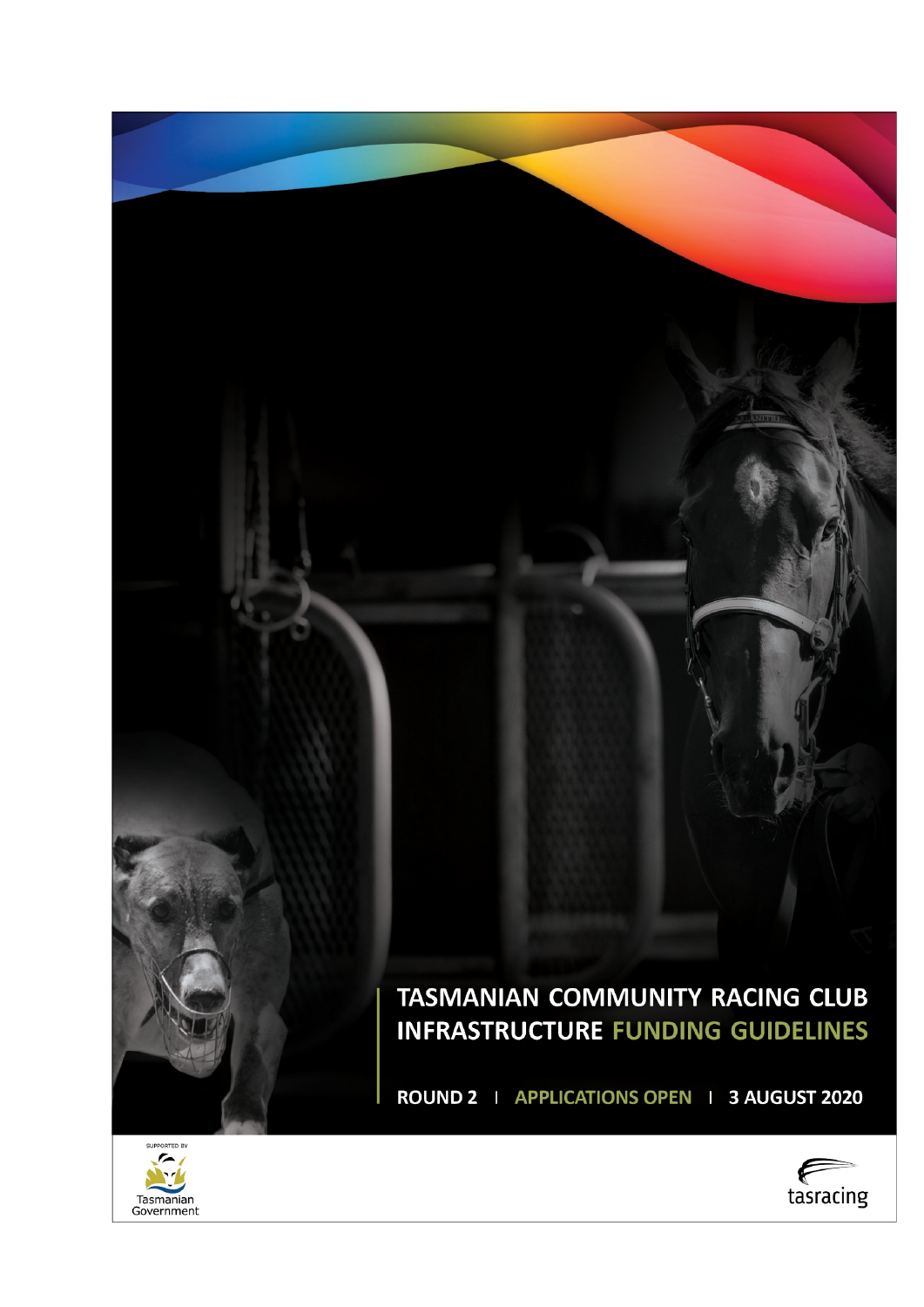



# Grant Program Overview

The Tasmanian Community Racing Club Infrastructure Grants Program aims to provide funds committed by the State Government to support the sustainability and safety of the Tasmanian Racing Industry through improved community infrastructure. Tasracing has allocated funds in its 2020/21 budget to support the program.

The funding will be allocated in two parts:

- 1. Safety projects; and
- 2. Projects to enhance venue facilities

## **Eligibility**

Applicants must:

- Be a Tasmanian racing club registered under division 40 of the Racing Regulation Act;
- Have an Australian Business Number (ABN);

### **Purpose**

The grants are to support the sustainability and safety of the Tasmanian Racing Industry through improved racing infrastructure.

The primary focus of the grant program is to support improved safety at racing venues.

The secondary focus is to support projects to enhance venue facilities

### **Eligible Works**

- Upgrading existing site infrastructure,
- Constructing new site infrastructure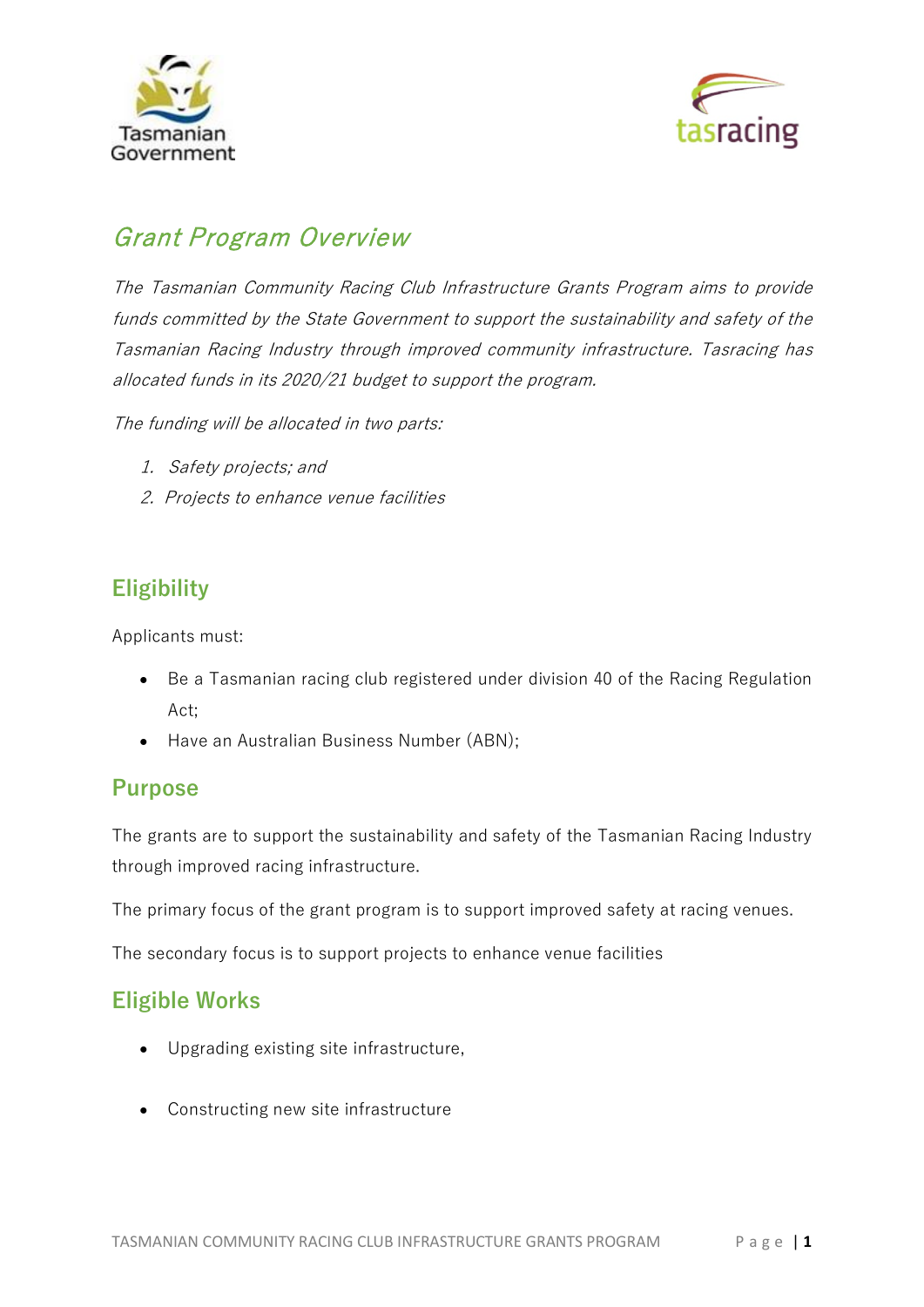



Priority will be given to works that can demonstrate reducing risk impacts to animal welfare, participants, race day personnel and patrons associated with improved safety of a venue.

Upgrades to facilities which can cater to the non-racing community will be considered.

Smaller projects will be prioritised when assessed to maximise distribution to as many clubs as possible across the state.

### **Ineligible Works**

- Recurring site operational maintenance activities;
- Costs associated with the general running of a race club including wages, race day costs, entertainment and event promotion;
- Allocation to prizemoney; and
- Works associated with tracks at Elwick, Mowbray and Spreyton.

# **Program Funding Available**

The Tasmanian Government is providing \$250,000 per year over four years with total funding of \$1 million with the first year being 2019-20 and the final year 2022-23.

### **Program Funding Allocation**

Works falling under **Part 1** under the Program Overview.

These works will be determined by the Assessment Panel based on input from Tasracing operational staff, clubs and/or other interested parties.

All works must be classified as critical for safety and racing operational requirements on a club site demonstrated through a risk assessment

Works falling under **Part 2:**

Projects to enhance venue facilities for the benefit of racing and non-racing users.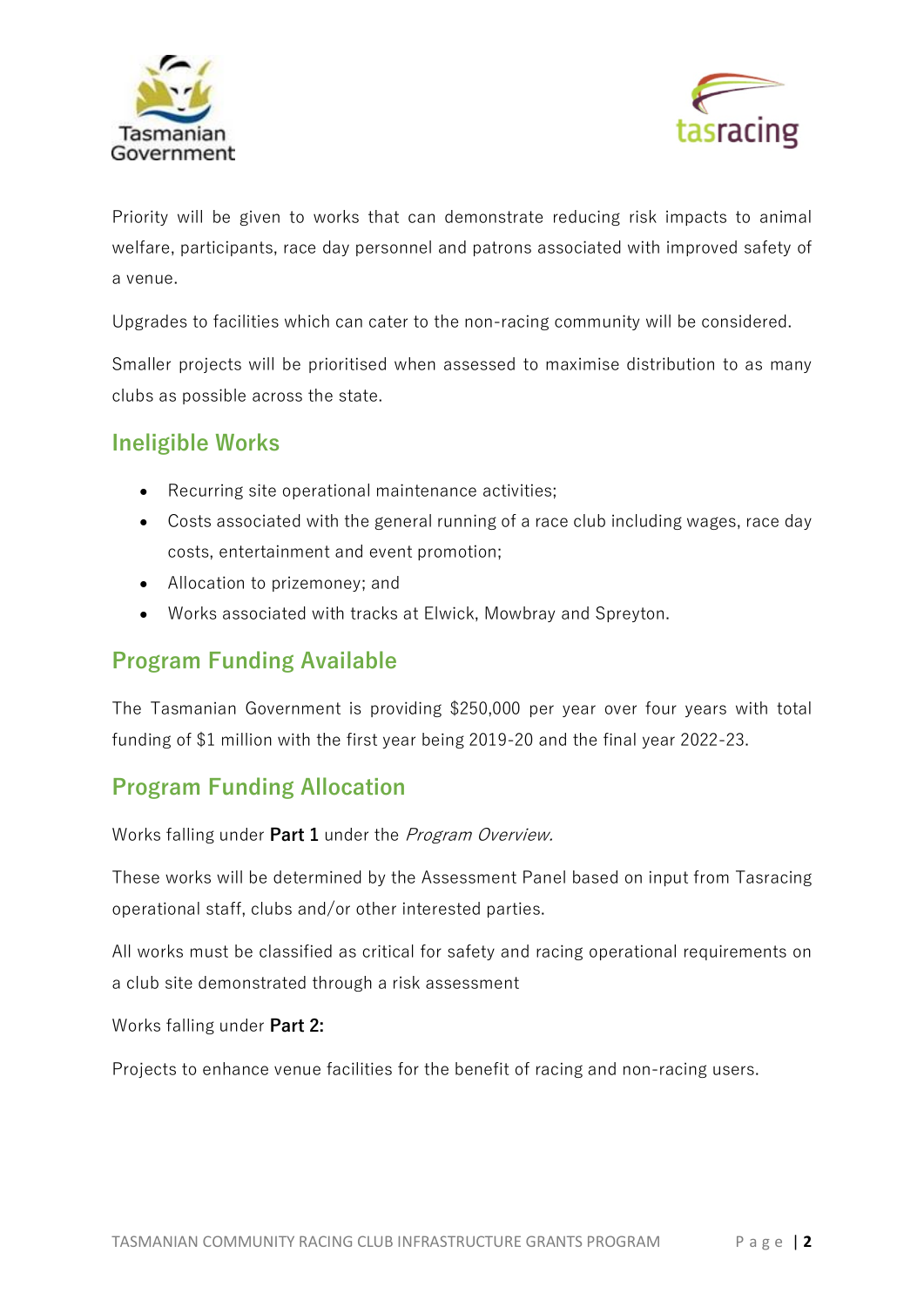



### **Application Process**

Please read these guidelines carefully before you complete the application.

Applicants must complete an application form in full, which is contained at the end of these guidelines. Any application forms not completed in full may not be considered for assessment.

Each application must be supported by a detailed work budget, quotations, risk assessment and estimated work timeframes.

Tasracing strongly advises all grant program applicants to contact Tasracing to advise if they intend on making an application and to discuss the intended works.

Electronic submission of applications can be made via email to **[communitygrants@tasracing.com.au](mailto:communitygrants@tasracing.com.au)**

Hard copies can be mailed to:

### **Tasmanian Community Racing Grants Program PO Box 730 GLENORCHY TAS 7010**

If you have any questions regarding the application process, please email **[communitygrants@tasracing.com.au](mailto:communitygrants@tasracing.com.au)** or contact Andrew Clark on (03) 6212 9313.

Racing Clubs will be contacted to acknowledge receipt of applications within five working days after the closing date. If you do not receive confirmation correspondence of your application within this time, please contact this office.

All racing clubs must indicate whether they are registered for GST in their grant application.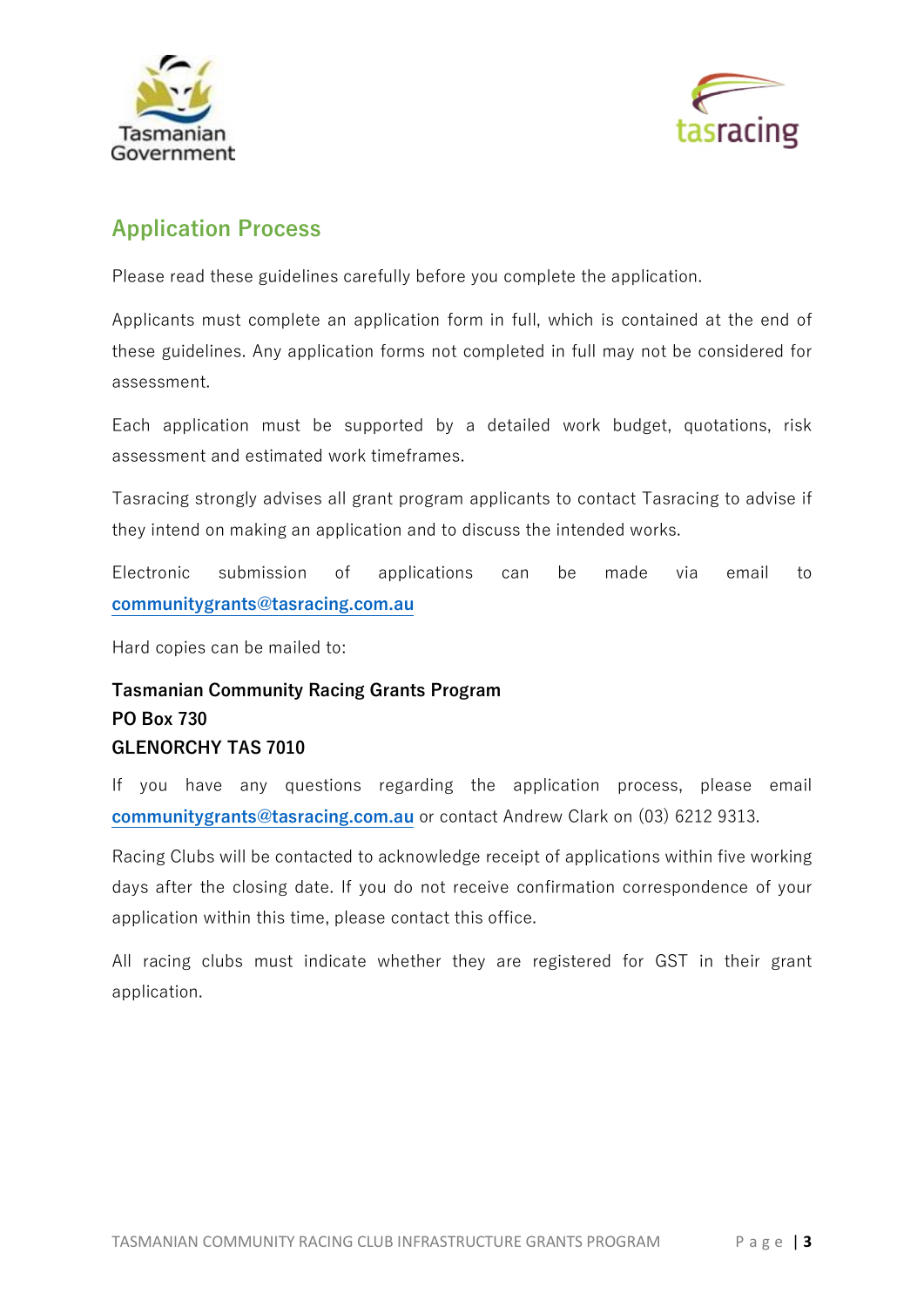



### **Assessment**

#### Assessment Panel

An assessment panel will assess each application against the assessment criteria and make recommendations to the appropriate delegate for approval.

The outcomes of the assessment process are final.

The assessment panel will include:

Joel Wallace (Tasracing Board Member)

Paul Eriksson (Tasracing CEO)

Ricky Aitken (Tasracing Northern Assets & Facilities Officer)

John King (ORI Director of Racing)

#### Assessment Criteria

Eligible applications will be judged against the following criteria with a weighting applied to each item.

#### **Demonstrated need**

- Improve health and safety requirements at the venue demonstrated through risk assessment and hierarchy of risk controls
- Participant and patron safety
- Operational racing requirement

**Benefit to club and racing industry**

- Financial benefits
- Attracting new participants and patrons
- Improving member and patron experience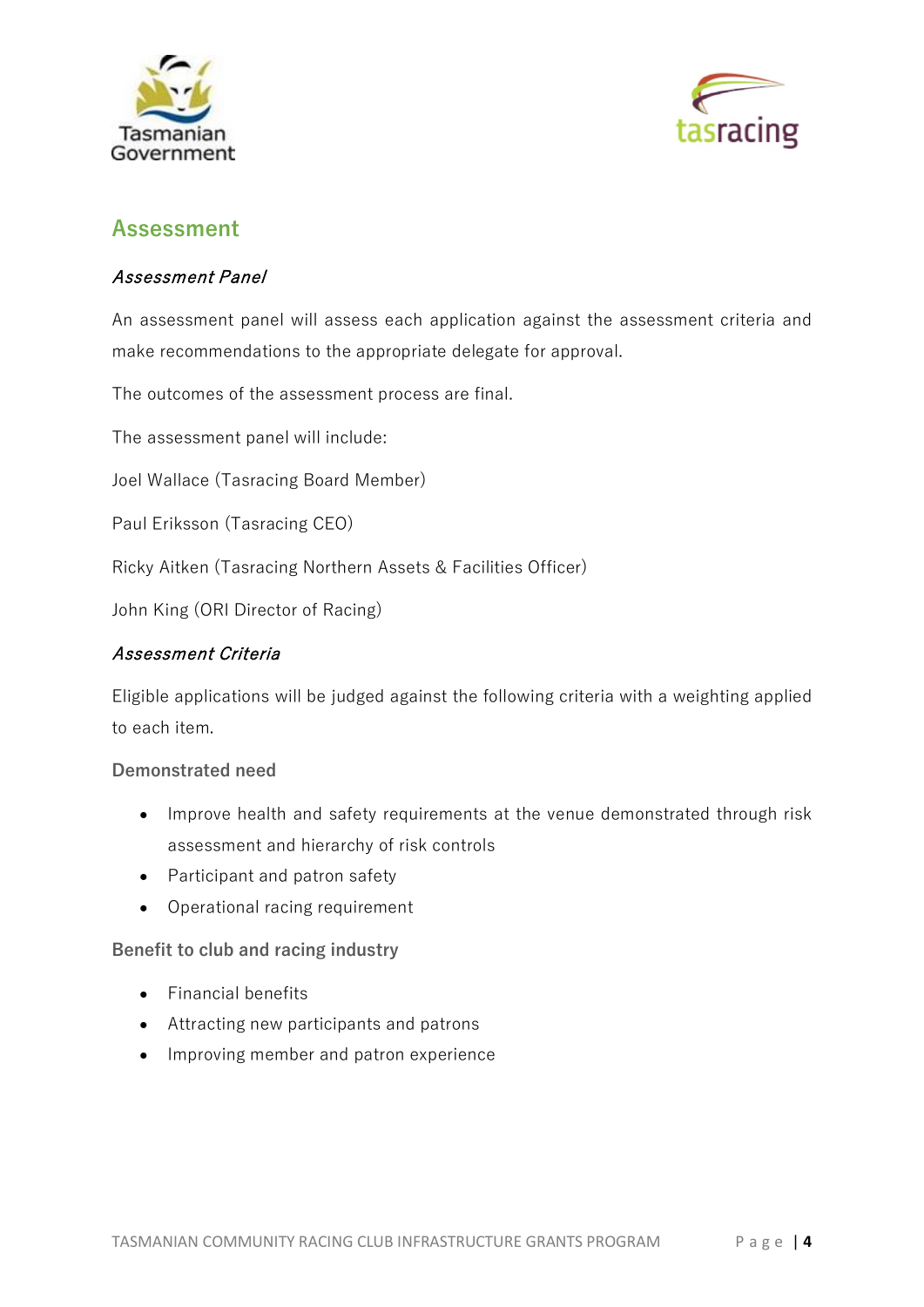



**Probability of successful completion**

- Works delivered by  $30<sup>th</sup>$  June of the grant year
- Value for money quantity surveyor may be engaged by the assessment panel
- Likelihood of council and relevant stakeholder approvals
- Organisational capacity A club representative must be nominated for a race club works point of contact
- Sound works plan and budget

**Strong procurement process** – including all the above requirements

- Works must comply with current Australian Standards and Tasmanian Workplace Standards and be carried out by qualified people.
- Engagement of local contractors and suppliers
- Ensuring works are completed to a suitable standard
- Contractors must have necessary qualifications and hold current and adequate insurance coverage.
- Engagement of contractors and suppliers should be at arm's length and all conflicts of interest should be disclosed.

Meeting the criteria will not necessarily guarantee grant funding.

# **Funding Conditions**

The following conditions of funding will apply:

- Applicants must meet the eligibility criteria.
- All funding is provided subject to the terms and conditions which will be outlined in the grant agreement with successful applicants.
- Funding must be used for the purposes outlined in the application.
- Applicants must demonstrate that works will be undertaken by appropriately qualified and experienced individuals and companies and must receive insurance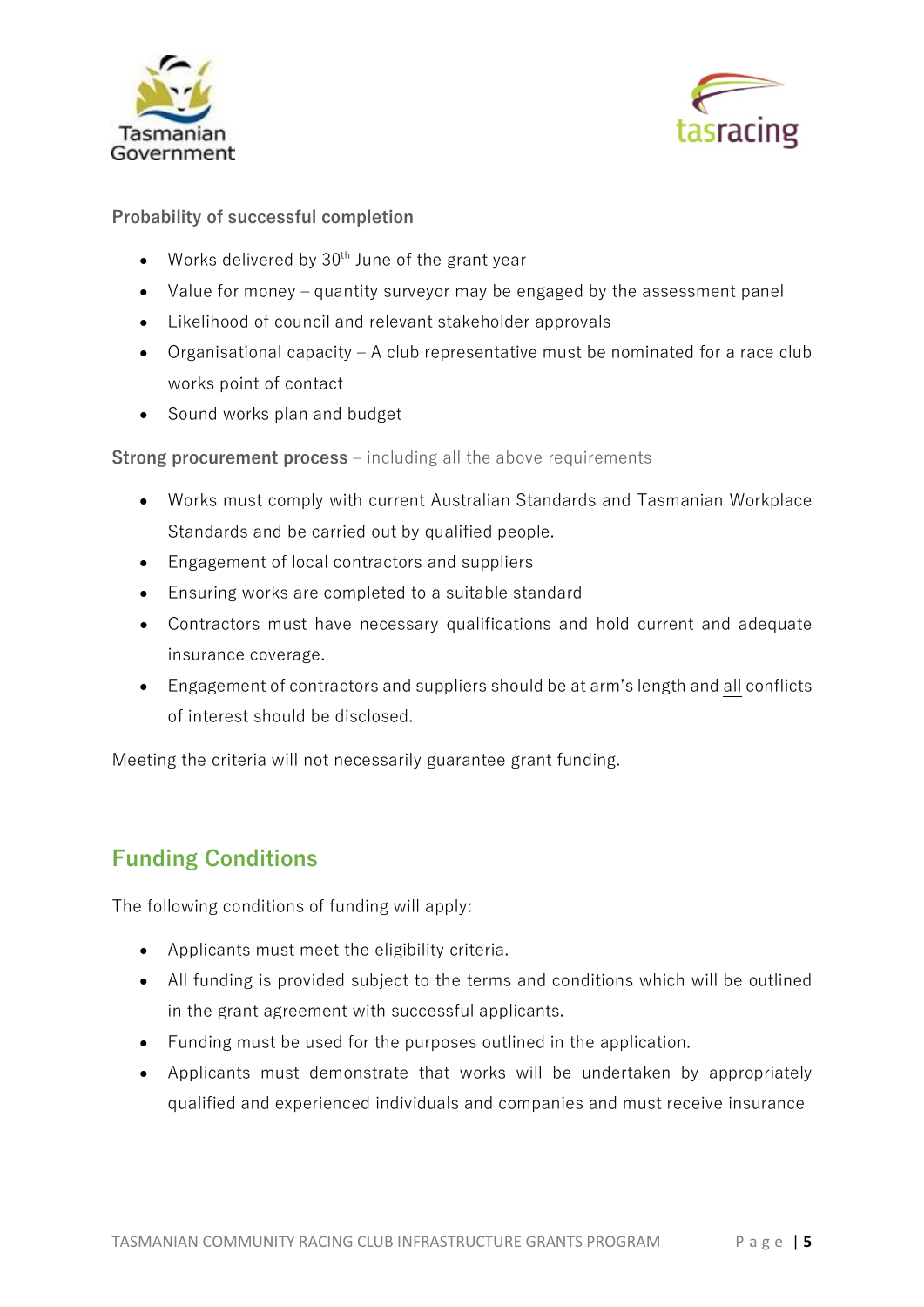



- coverage details in the form of certificates of currency and occupational licensing with all plant and equipment in current test or maintenance cycles.
- All relevant statutory approvals must be received, and copies provided to Tasracing before any works commence.
- Works must be commenced and completed by 30 June of the grant year.
- Tasracing and the Tasmanian Government must be acknowledged in all promotional activity relating to the project.

### **Timeframes**

| Year 2 grant applications open                                       | 3 August 2020, open 6 weeks |  |
|----------------------------------------------------------------------|-----------------------------|--|
| Applications close (late applications by   11:59pm 11 September 2020 |                             |  |
| consultation only)                                                   |                             |  |
| Assessment period                                                    | Minimum 3 weeks             |  |
| Announcement of grant recipients                                     | October 2020                |  |
| Grants disbursed                                                     | November 2020               |  |

# **Arrangements for Successful Applicants**

Applicants will be advised in writing of the outcomes of their application, including if works are approved for the following years of the grant program.

#### **Grant Deed**

Successful applicants will receive a grant deed outlining the funding terms and conditions.

The deed will set out the obligations of both parties.

#### **Payment**

Progress payments will be transferred by EFT upon receipt of proof of claim for works completed to ensure works are completed within budget to the required standards.

A recipient created tax invoice will be provided by Tasracing upon payment.

Payment timing will be discussed with the applicant upon approval of the grant.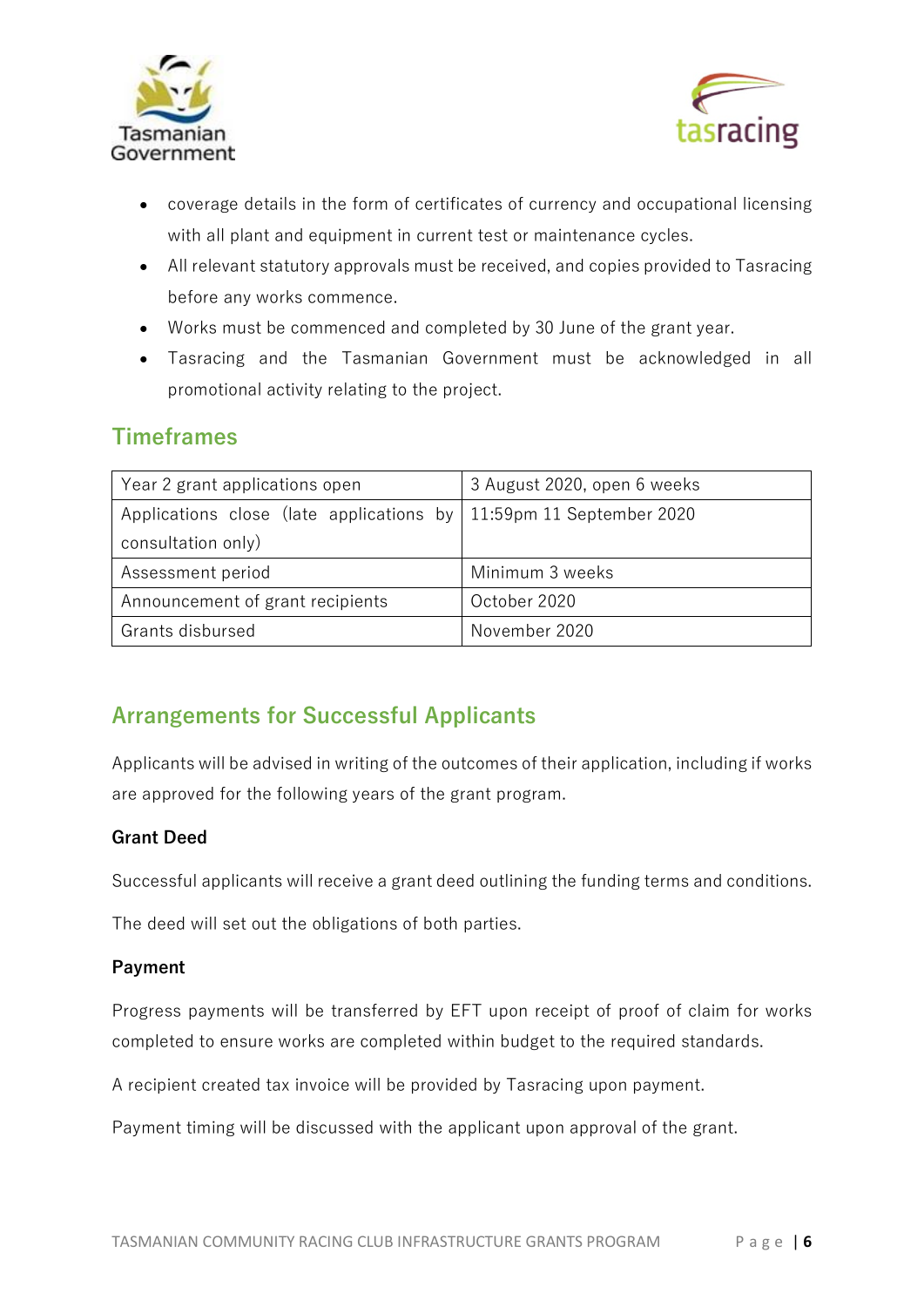



## **Reporting and Evaluation**

Clubs that receive funding through the Program are required to complete a Final Report demonstrating how the funds were utilised. A template will be provided by Tasracing.

Information gathered from all reports will be used to evaluate the Program and refine future funding rounds.

The Final Report must include an explanation of how the grant funds were used, including a reconciliation statement.

Clubs will be required to complete a Statement of Compliance declaring that the grant has been spent in accordance with the grant application and agreed purpose of funding and may be required to assist an audit of the project, including site visits.

The grant will be audited by Tasracing or a Tasracing appointed contractor.

### **Communication**

The Grant Program guidelines and application form will be published on Tasracing's corporate website.

Successful grants will be communicated publicly on Tasracing's website.